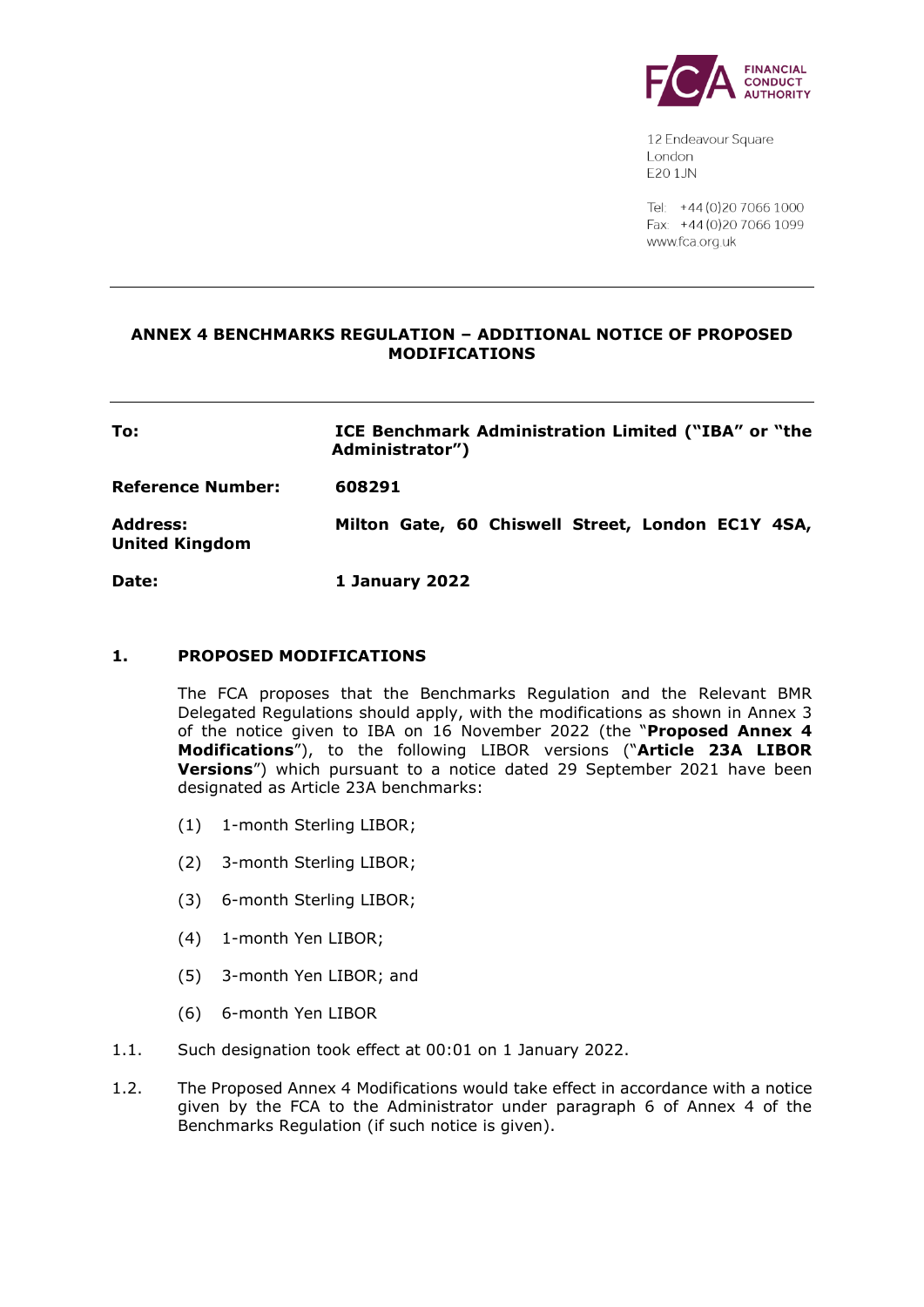## **2. DEFINITIONS**

2.1. The definitions below are used in this Notice:

"**Article 23A benchmark**" means a benchmark in relation to which a designation under Article 23A of the Benchmarks Regulation has effect

"**Article 23D Notice"** means the notice given by the FCA under Article 23D(2) of the Benchmarks Regulation and published on 1 January 2022

"**the Benchmarks Regulation**" or "**BMR**" means the UK version of Regulation (EU) No. 2016/1011 of the European Parliament and of the Council of 8 June 2016 on indices used as benchmarks in financial instruments and financial contracts or to measure the performance of investment funds and amending Directives 2008/48/EC and 2014/17/EU and Regulation (EU) No 596/2014, which is part of UK law by virtue of the European Union (Withdrawal) Act 2018

"**Relevant BMR Delegated Regulations**" means the UK versions of the Commission Delegated Regulations listed in Annex 1 of the notice given to IBA on 16 November 2021, which are each part of UK law by virtue of the European Union (Withdrawal) Act 2018

"**the FCA**" means the Financial Conduct Authority

"**LIBOR**" means the ICE LIBOR benchmark provided by IBA

"**Unamended BMR Delegated Regulations**" means the UK versions of the Commission Delegated Regulations supplementing the BMR, in force at the date of this Notice, which are not Relevant BMR Delegated Regulations.

## **3. REASONS FOR THE PROPOSED ANNEX 4 MODIFICATIONS**

- 3.1. On 16 November 2021 the FCA gave IBA a notice under paragraph 4 of Annex 4 of the Benchmarks Regulation proposing certain modifications that it was proposing to make for the reasons set out in Annex 2 of that notice and having regard to the effects of the designation under Article 23A which was to take effect at 00:01 on 1 January 2022 and/or the FCA's proposed exercise of its powers under Article 23D(2) as set out in the Draft Article 23D Notice (as defined in that notice).
- 3.2. As of 00:01 on 1 January 2022, the Article 23A LIBOR Versions are Article 23A benchmarks.
- 3.3. On 1 January 2022 the FCA gave IBA a notice under Article 23D(2) of the Benchmarks Regulation.
- 3.4. Having regard to the effects of the Article 23D Notice and the effects of the designation under Article 23A, the FCA has (as required by paragraph 11 of Annex 4 of the Benchmarks Regulation) considered whether to exercise its power under paragraph 3 of Annex 4 of the Benchmarks Regulation.
- 3.5. The FCA considers that it is appropriate to make the Proposed Annex 4 Modifications for the reasons set out in summary in paragraph [3.6] below and in detail in Annex 2 of the notice given to IBA on 16 November 2022 and having regard to the effects of the designation under Article 23A which took effect at 00:01 on 1 January 2022 or the FCA's exercise of its powers under Article 23D(2) as set out in the Article 23D Notice (or both).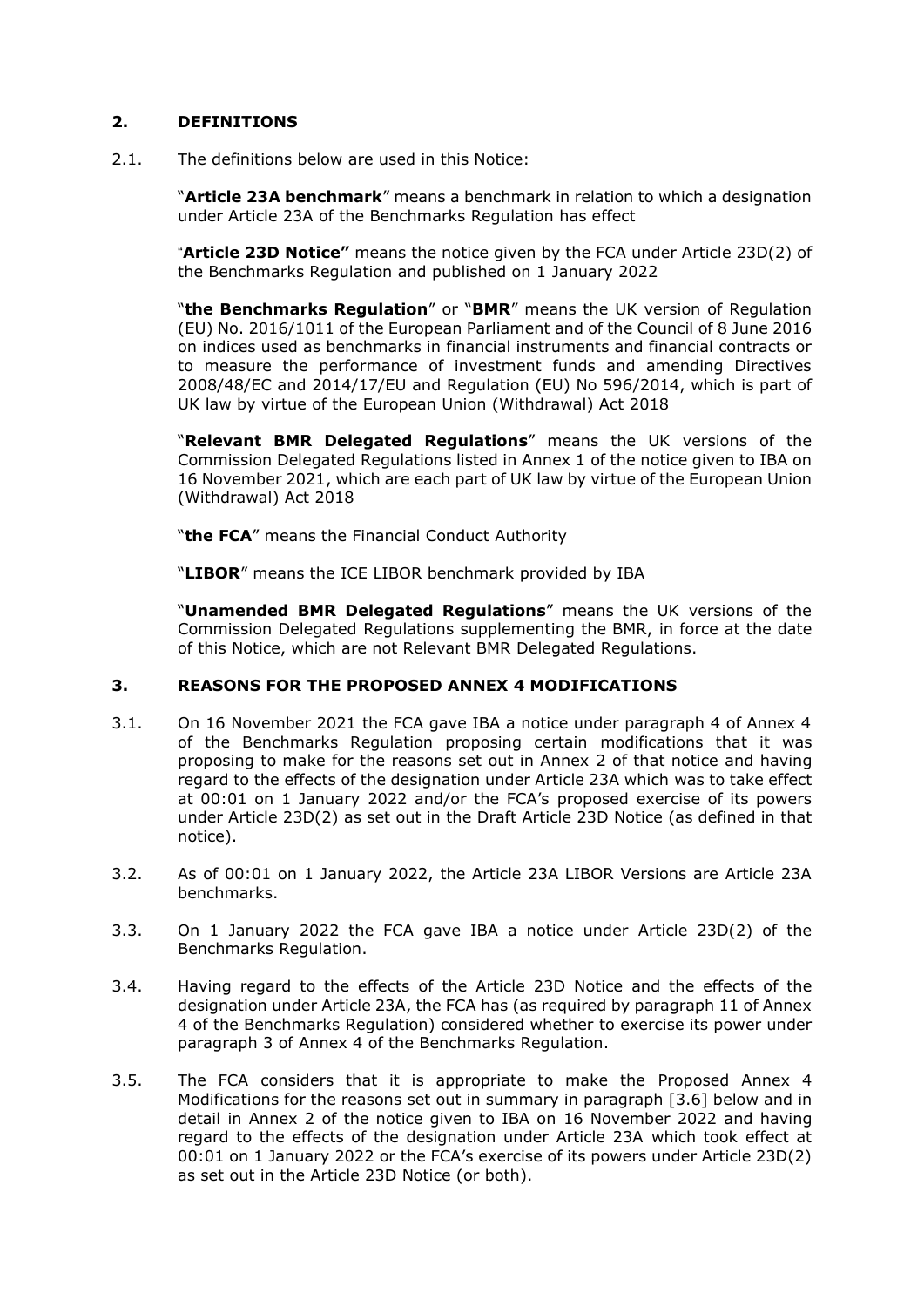3.6. Pursuant to a notice dated 29 September 2021 the FCA designated the Article 23A LIBOR Versions as Article 23A benchmarks with effect from 00:01 on 1 January 2022. As a result of this designation and as a result of the requirement which is imposed on IBA as set out in the Article 23D Notice, certain provisions of the Benchmarks Regulation will no longer be applicable or proportionate to apply in their current form from 1 January 2022 (being the date on which (i) the designation of the Article 23A LIBOR Versions as Article 23A benchmarks takes effect and (ii) the requirements set out in the Article 23D Notice take effect). Therefore, certain provisions of the Benchmarks Regulation and the Relevant BMR Delegated Regulations need to be modified or disapplied as set out in Annex 2 of the notice given to IBA on 16 November 2021.

## **4. EFFECTS OF THE PROPOSED ANNEX 4 MODIFICATIONS**

4.1. In respect of the Article 23A LIBOR Versions, if the Proposed Annex 4 Modifications are made, IBA will only be required to comply with the BMR and Relevant BMR Delegated Regulations to the extent that they are modified as shown in Annex 2 of the notice given to IBA on 16 November 2021. The Unamended BMR Delegated Regulations and any provision of the BMR or the Relevant BMR Delegated Regulations which is not modified or disapplied by the Proposed Annex 4 Modifications, if made, will continue to apply in respect of the Article 23A LIBOR Versions in full force and effect, in their unmodified form.

# **5. PROCEDURAL MATTERS**

- 5.1. This Notice is given to IBA under paragraph 4 of Annex 4 of the Benchmarks Regulation.
- 5.2. This Notice is being published by agreement with IBA.

## **Representations**

5.3. IBA has the right to make written representations to the FCA. The deadline for making written representations is 14 days beginning with the day on which this Notice is given. The address for doing so is:

Christopher Simon

Benchmarks Supervision Manager

Financial Conduct Authority

12 Endeavour Square

London

E20 1JN

Email: Christopher.Simon@fca.org.uk

## **FCA contacts**

5.4. For more information concerning this matter generally, contact the Benchmarks Supervision inbox at the FCA (email: benchmarkssupervision@fca.org.uk).